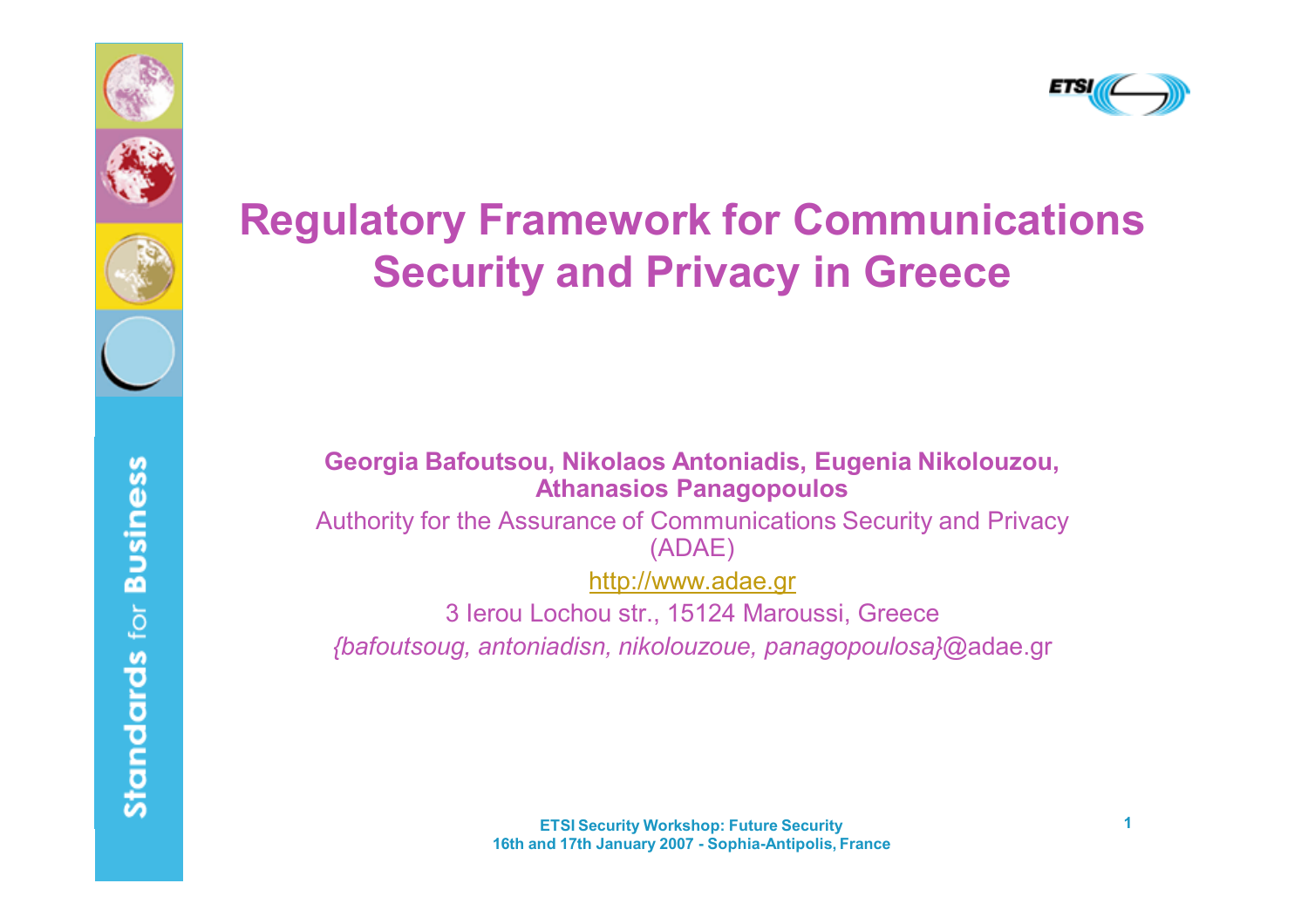



# **Presentation Overview**

- **This presentation provides an overview of the Regulatory framework set up by ADAE, in the context of electronic communication providers. Special attention will be given to the following:**
	- **The outcome: two years after the application of the regulatory framework**
	- **Subscribers complaints**
	- **Acts published**
	- **Lawful Interception and Data Retention**
	- **Future Issues**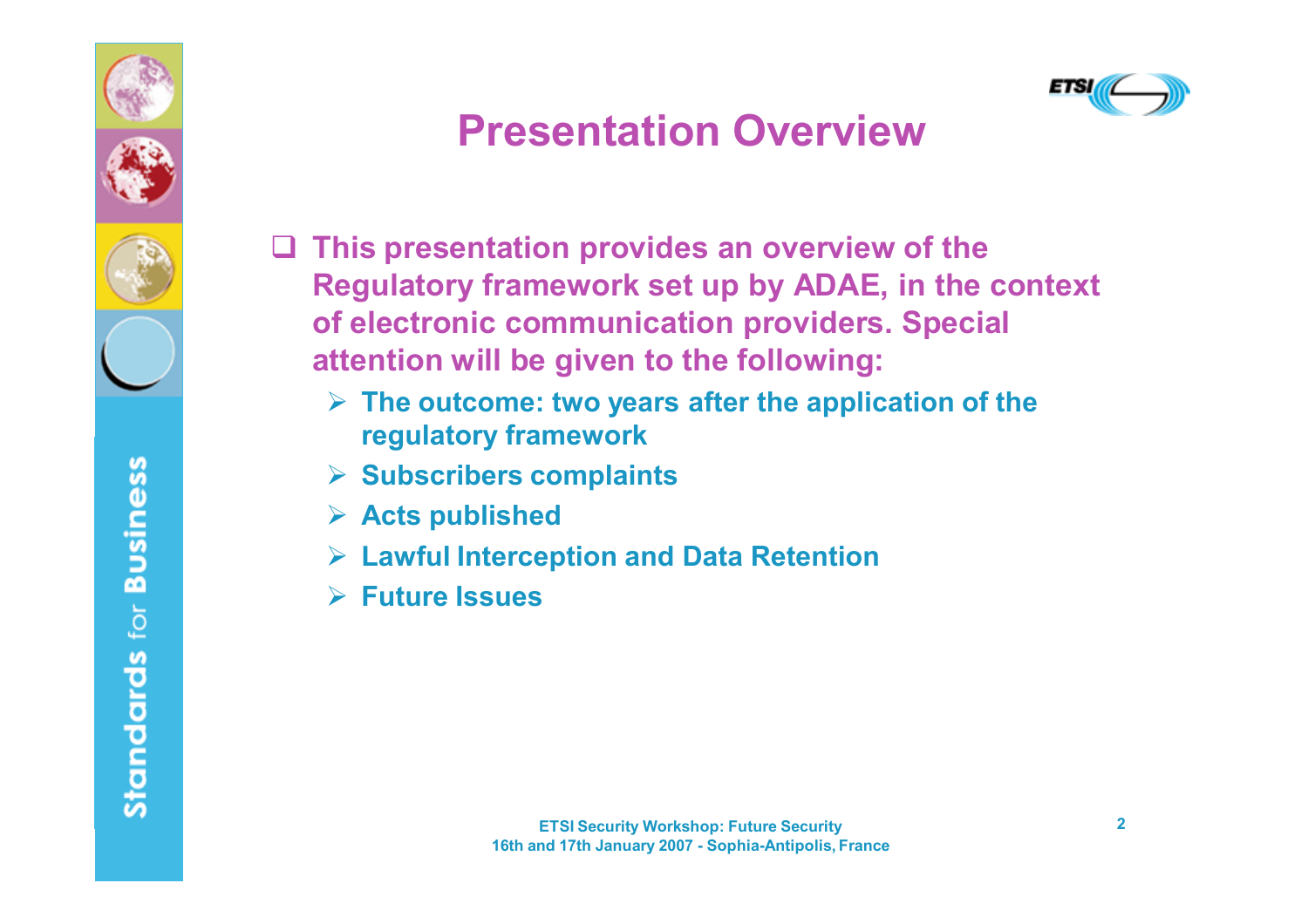



# **The scope of ADAE**

- **ADAE is the Greek Independent Regulatory Authority for the Information and Communication Security and Privacy**
	- **ADAE has been established by Article 1 of the law 3115/2003, following the guidelines set in paragraph 2 of the article 19 of the Greek Constitution,**
- **The objective of ADAE is to protect the Secrecy of Mailing, the Free Correspondence or Communication in any possible way as well as the Security of Networks and Information.**
- **In this context, ADAE has issued Regulations concerning the Assurance of Communications' Privacy in fixed, mobile, wireless and Internet communications.** 
	- **These Regulations enforce the application of technical, organizational and procedural security measures in electronic communication providers.**
	- **They define a security life-cycle, including the definition of a Security and Privacy Policy by each provider, the application of the required security measures and the auditing procedure through which the Authority which will verify the appropriate implementation of the defined policies.**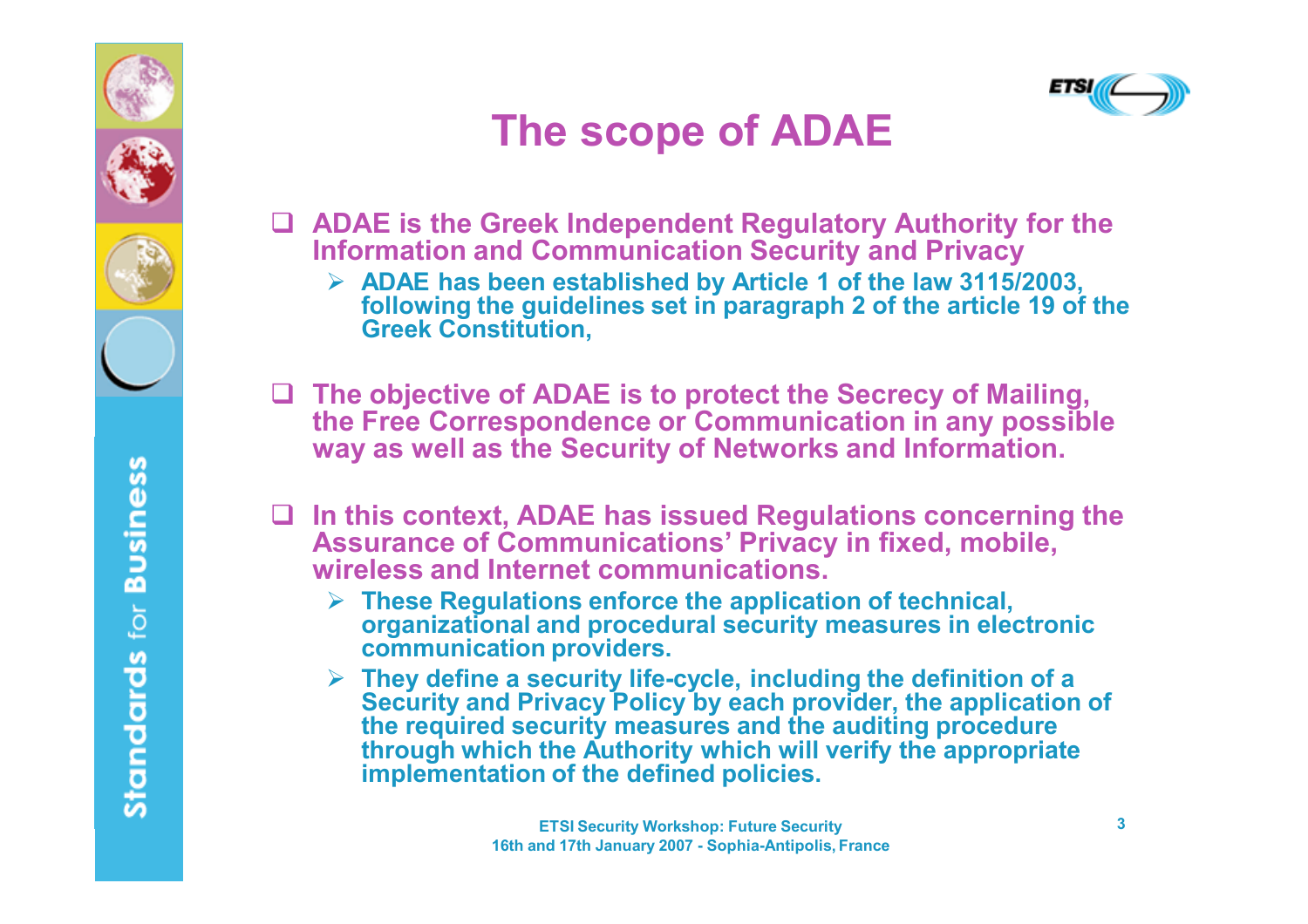





#### **Regulatory Framework (1/3)**

- **ADAE Regulations are mainly based on the standards**
	- **BS 7799-2:2002**
	- **ISO/IEC 17799:2000**
	- **ITU-T X.1051**
- **The Electronic Communication Providers shall develop, implement, maintain and continually improve a documented security policy that should contain at least:** 
	- **Access Policy: that defines the access and authorization level that each user requires for accessing the provider's assets.**
	- **Acceptable Use Policy: that defines the allowed or the not allowed activities of each user.**
	- **Protection of Telecommunication Network Policy (Core, Access): includes protection of network abnormal situations, vulnerabilities of interconnected networks, external attacks and physical security.**
	- **Communications Data Processing Security Policy : concerns security measures necessary to ensure protection of communication data.**
	- **Protection of the Internal Telecommunication Network: concerns handling of communication data on behalf of providers' associates and personnel.**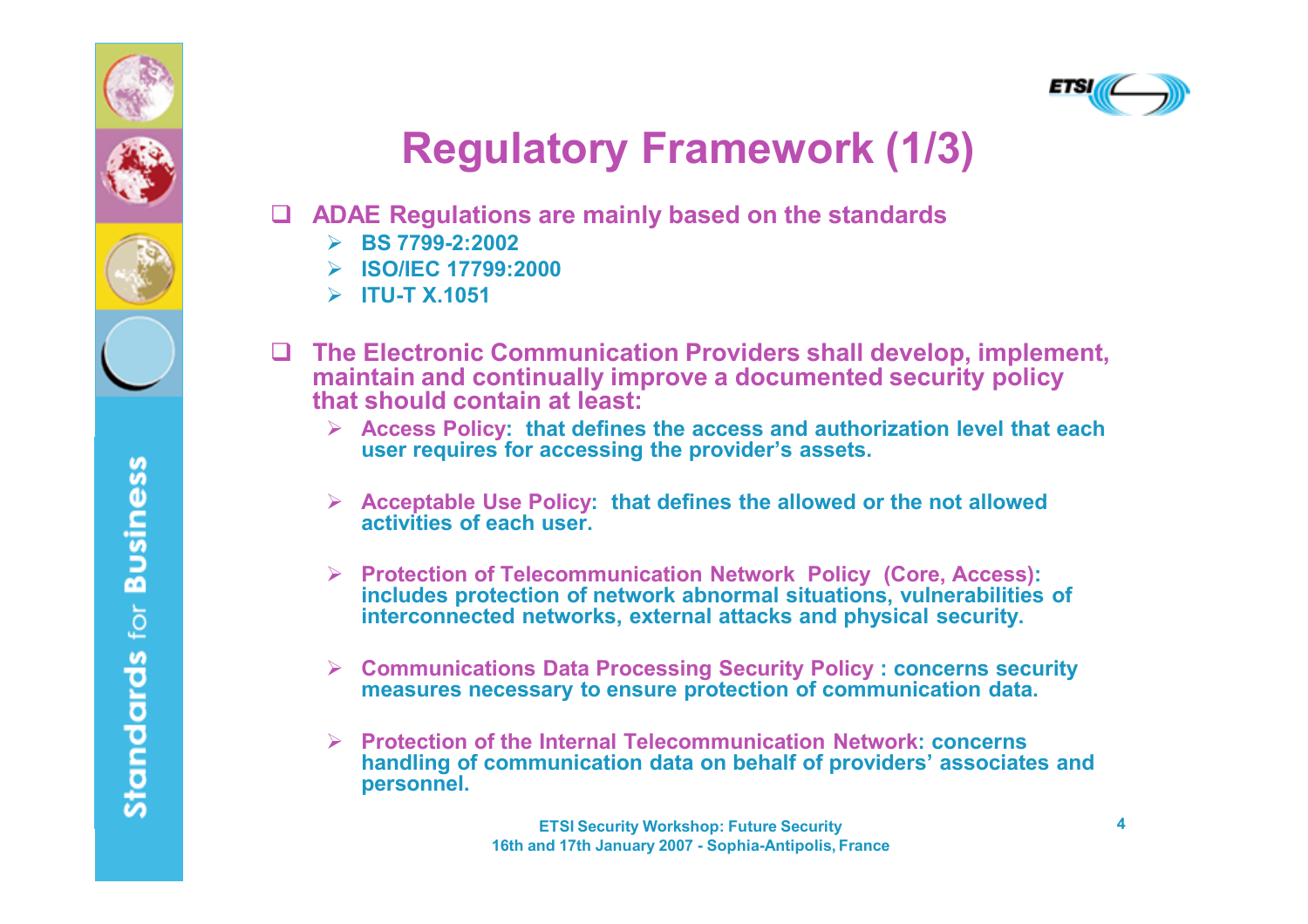

**,** 



# **Regulatory Framework (2/3)**

- **Application Service Provider Security Policy: defines the set of warrants that the service provider requires to get from the application service provider in order to assure the users' communication privacy.**
- **Back-up Security Policy : describes all the required procedures that assure the recovery of communication infrastructure within a logical period of time after the occurrence of any damage.**
- **Protection and Virus Deterrence Policy: defines the deterrence, tracing and confront procedures from viruses.**
- **Password Use Policy: defines the creation, management and protection procedures regarding passwords usage.**
- **Perimeter Security Policy: defines the appropriate mechanisms for protecting internet providers' assets from outside or inside attacks (firewalls, IDSs, e.t.c).**
- **Security Incident Handling Policy : defines a procedure for recording the incidents, notifying the relative organisations and examines all elements for identifying possible mistakes.**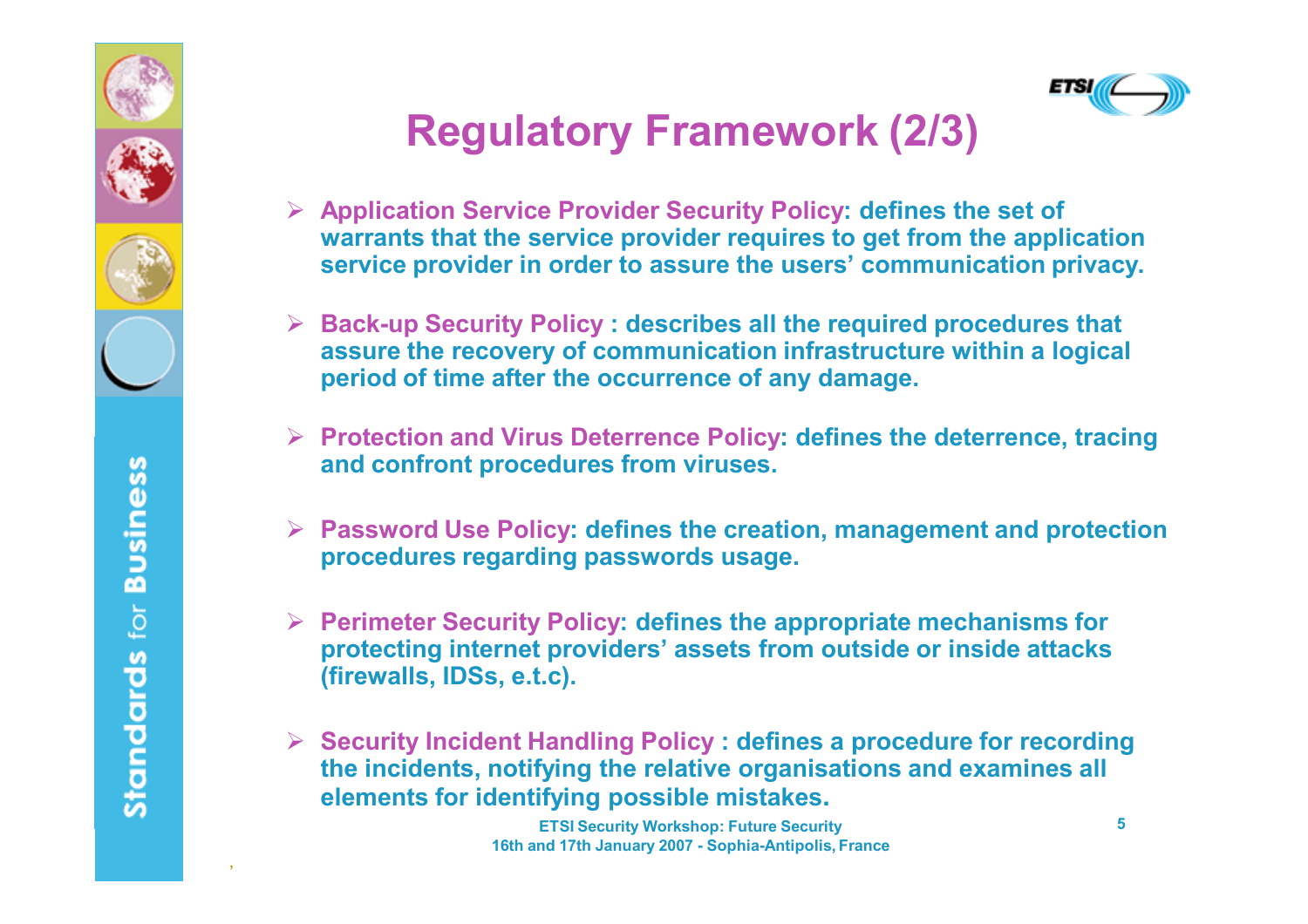



# **Regulatory Framework (3/3)**

- **User Ethics Policy: defines a set of morality rules regarding the provider and the user, for assuring the communication privacy.**
- **Third Party Agreements Policy : defines the agreement framework, between a service provider and a subcontractor, for a project undertaking that requires access towards the service provider critical assets that is obliged to assure.**
- **Management and Installation of Telecommunication Infrastructure Policy : that assures the communication privacy when changes or insertion of new communication infrastructure takes place.**
- **Network Security Audit Policy: mainly defines a team that uses special security audit software for scanning internet providers' assets for assuring their integrity confidentiality and availability.**
- **Risk Assessment Policy : defines the procedure of identification, audit and evaluation of the vulnerable assets and vulnerable access points regarding the hardware and software infrastructure for minimizing the violation probability.**
- **Internet User Security Policy: defines the rules and the security requirements for the usage of internet as a secure medium for the communication of sensitive information.**
- **ETSI Security Workshop: Future Security 16th and 17th January 2007 - Sophia-Antipolis, France 6 Lawful Interception Security Policy: concerns the obligations on behalf of the providers regarding the management of LI systems.**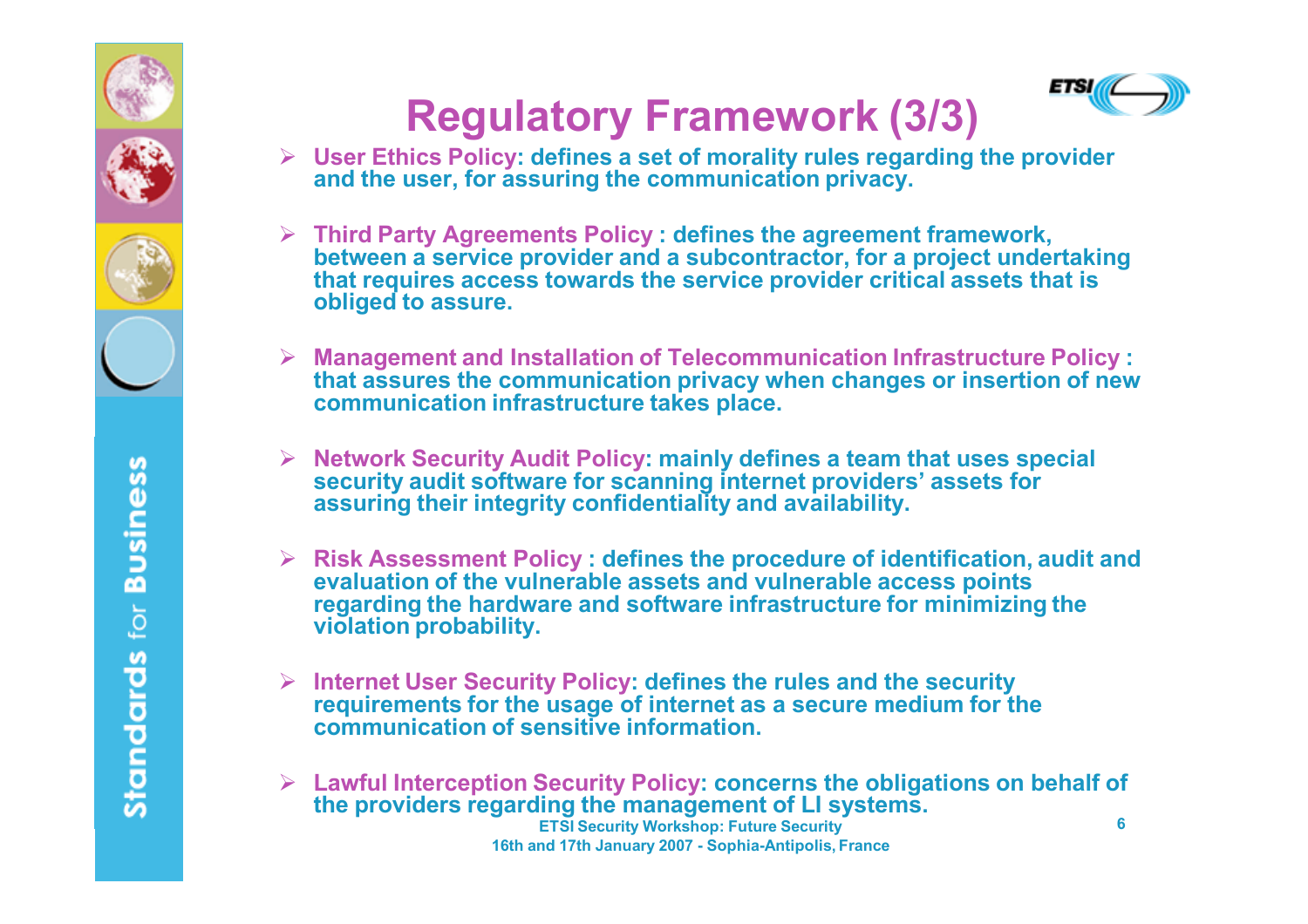

#### ETSI ( **Telecommunication Regulatory Framework**

- **Assurance of Privacy Protection during the Provision of Telecommunication Services through Networks of Mobile Communications, Wired Networks and Wireless Networks**
- **The clauses of these regulations concern all telecommunication services providers**
- **Vulnerable points:** 
	- **Terminal equipment (cellular device, file of incoming and outgoing calls, SIM, telephone device, machine, etc)**
	- **Network Elements and Services (Base Stations, Mobile Switching Centers, Telephone Network Interface Box - TNI-Box, Access Points, servers, hub station, satellite terminals)**
	- **Outdoor switches-KV,**
	- **Switching centers, central switches and gateways**
	- **Cryptographic Algorithms, Interconnection Points with Fixed Networks etc.).**
- **Common Threats:**
	- **the obtainment of access in the core network,**
	- **denial of service of an interfered subscriber,**
	- **attack on the SIM/USIM card,**
	- **man-in-the middle attacks,**
	- **attacks on the access points, satellite terminals, and cryptographic algorithms.**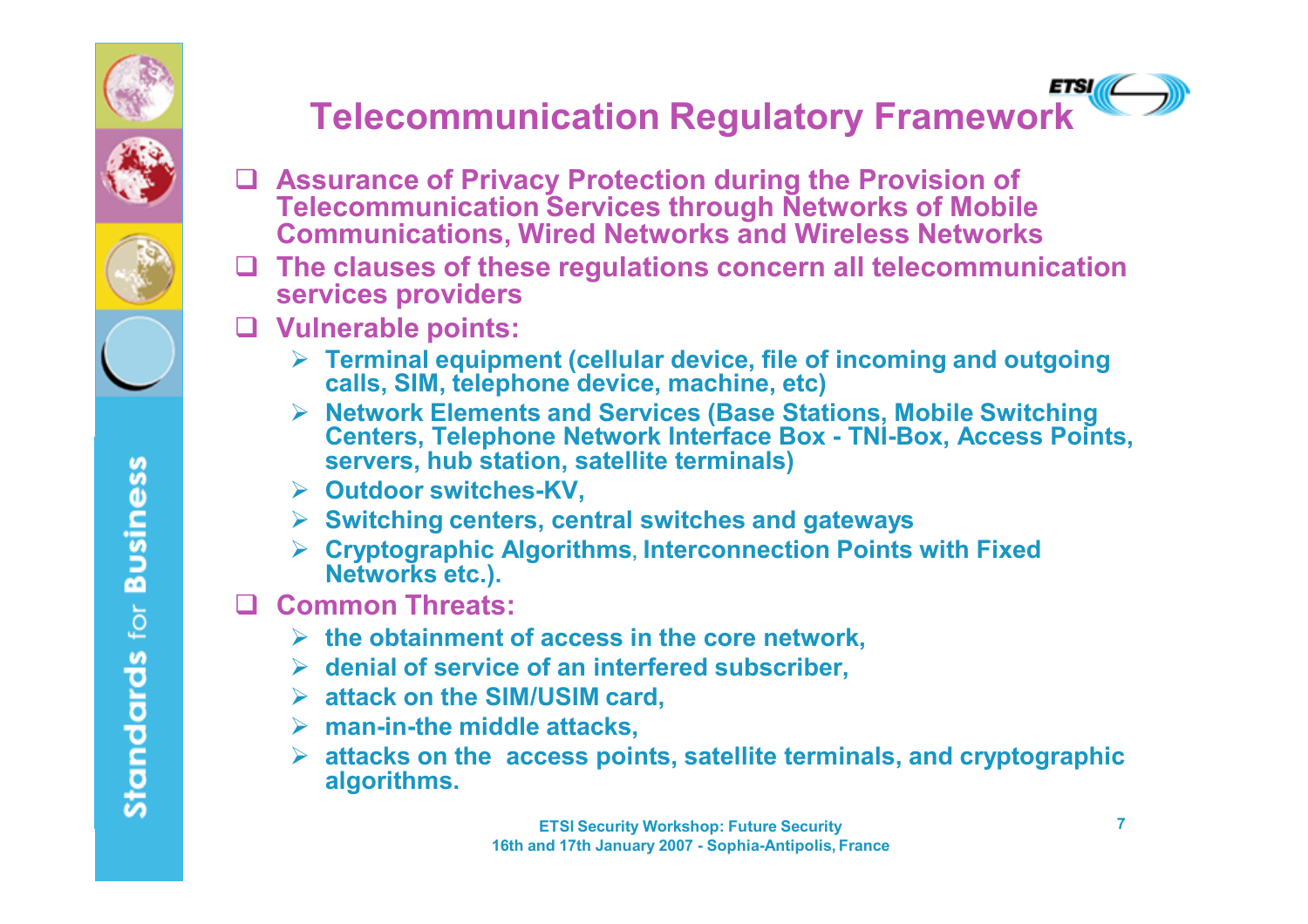



# **Internet Regulatory Framework**

- **Assurance of Privacy Protection during Internet Communications**
- **The scope of this regulation concerns every Internet Service Provider, Application Service Provider and Added Value Service Provider referred to them as Internet Providers.**
- **Vulnerable Assets:** 
	- **Terminal Equipments**
	- **Network Elements (Routers, Switches or Gateways)**
	- **IT nodes and servers (Email servers, web servers etc)**
	- **Their respective system or application Services.**
- **Common threats:** 
	- **Viruses**
	- **Worms**
	- **Application or System Vulnerabilities Exploitation.**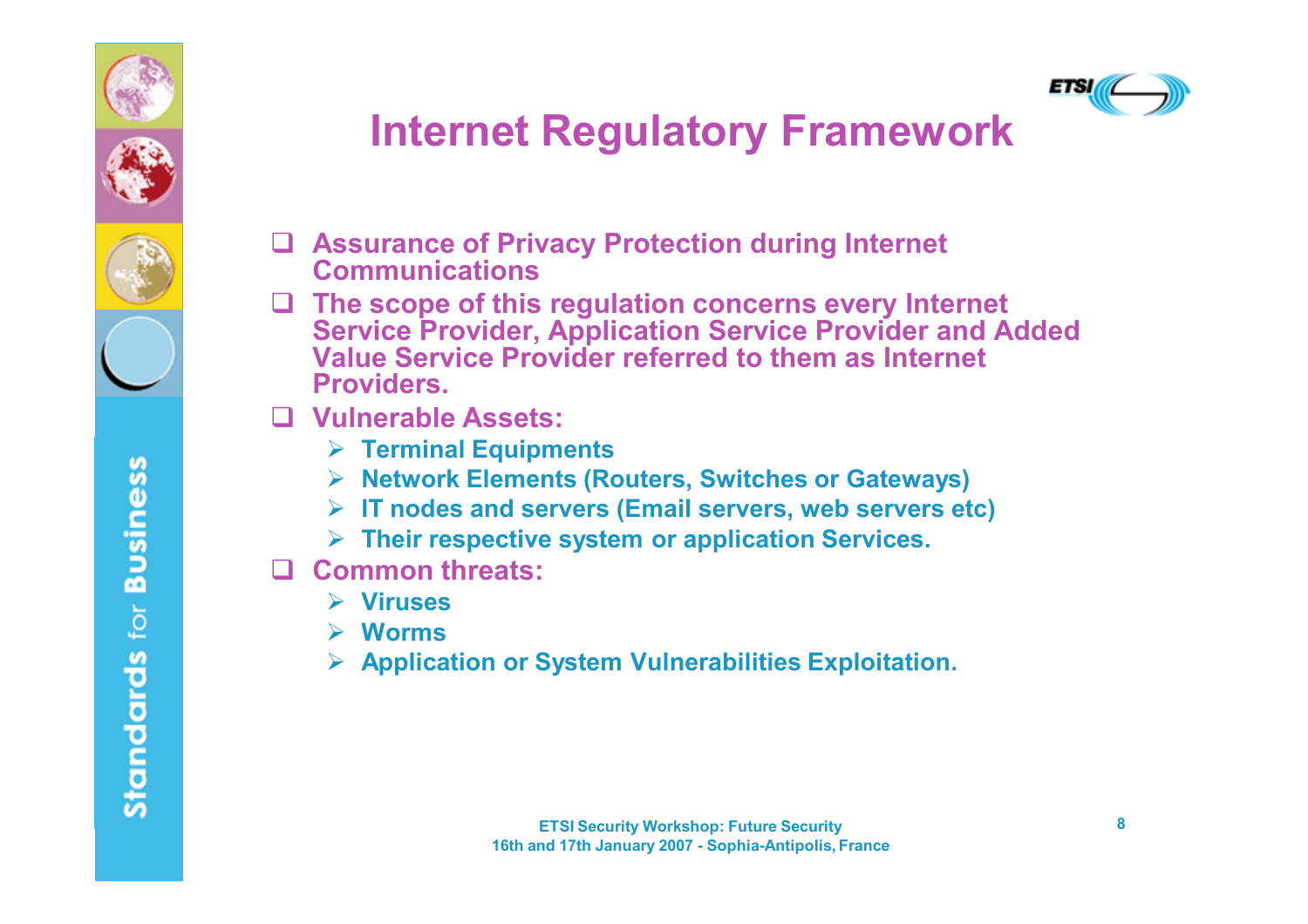



# **Application of Regulations**

- **350 registered Internet and Telecom Providers (based on the Annual Report 2005 of EETT) that apply on ADAE regulations**
- **26% of them submitted security policies to ADAE for review**
	- **Accepted security policies concern almost 90% of the Internet and Telecom Market**
	- **30% of the submitted policies complied with the regulations**
- **74% Internet and Telecom Companies have not submitted security policy**
	- **Rapid changes in the electronic communications market**
	- **Resellers of electronic services**
	- **Headquarters located outside of Greece**
	- **Difficulty in combining the scope of regulations with EETT registry**
- **Next step is the implementation of the regulations**
	- **ADAE will audit the security policies application**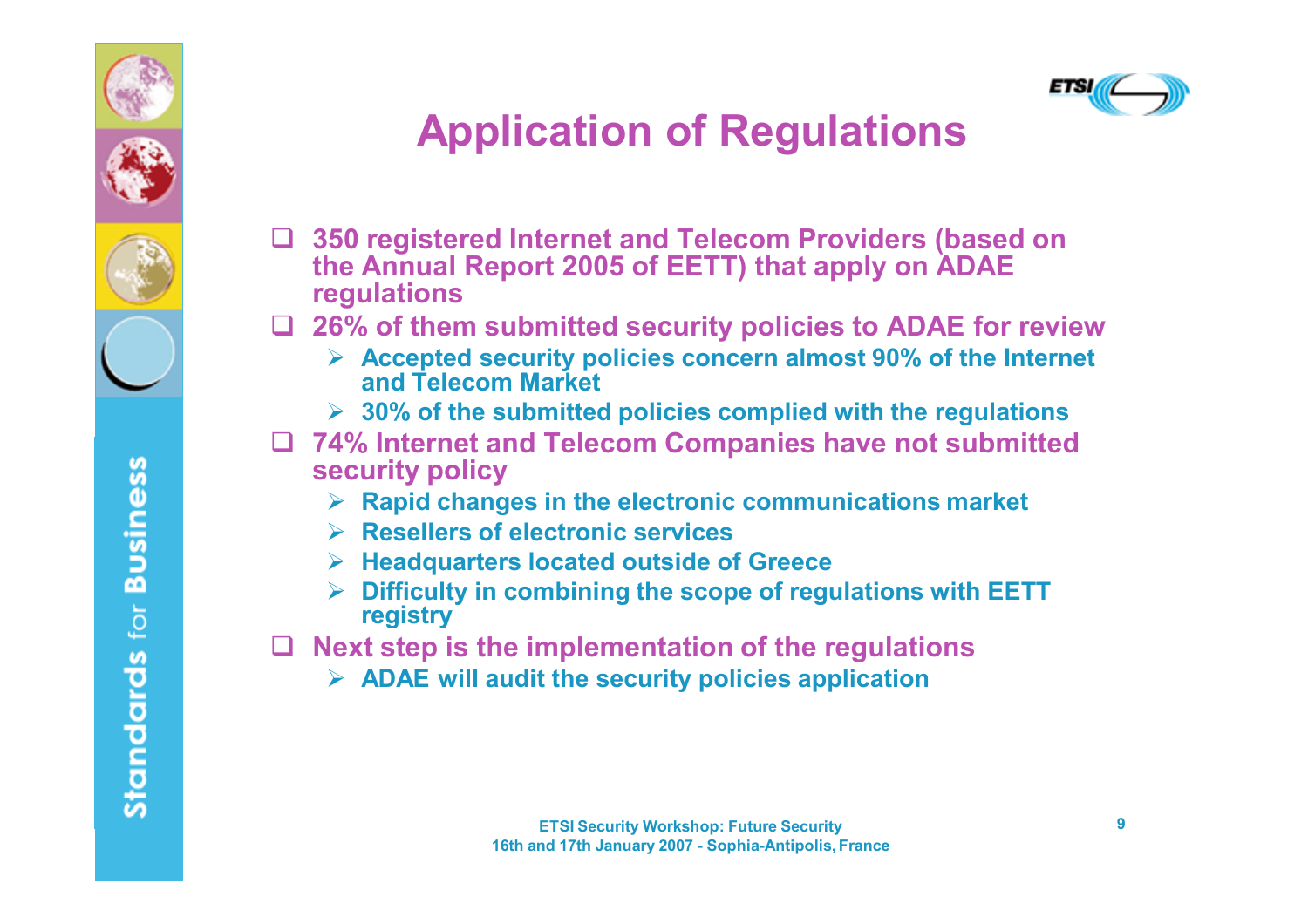



# **Subscribers' complaints**

- **From the total number of subscribers' complaints concerning Internet, Telecom and Mailing Services**
	- **13% do not fit in ADAE responsibility**
	- **90% concern Telecommunications**
- **The majority of complaints is about service or network malfunctions misunderstood from users**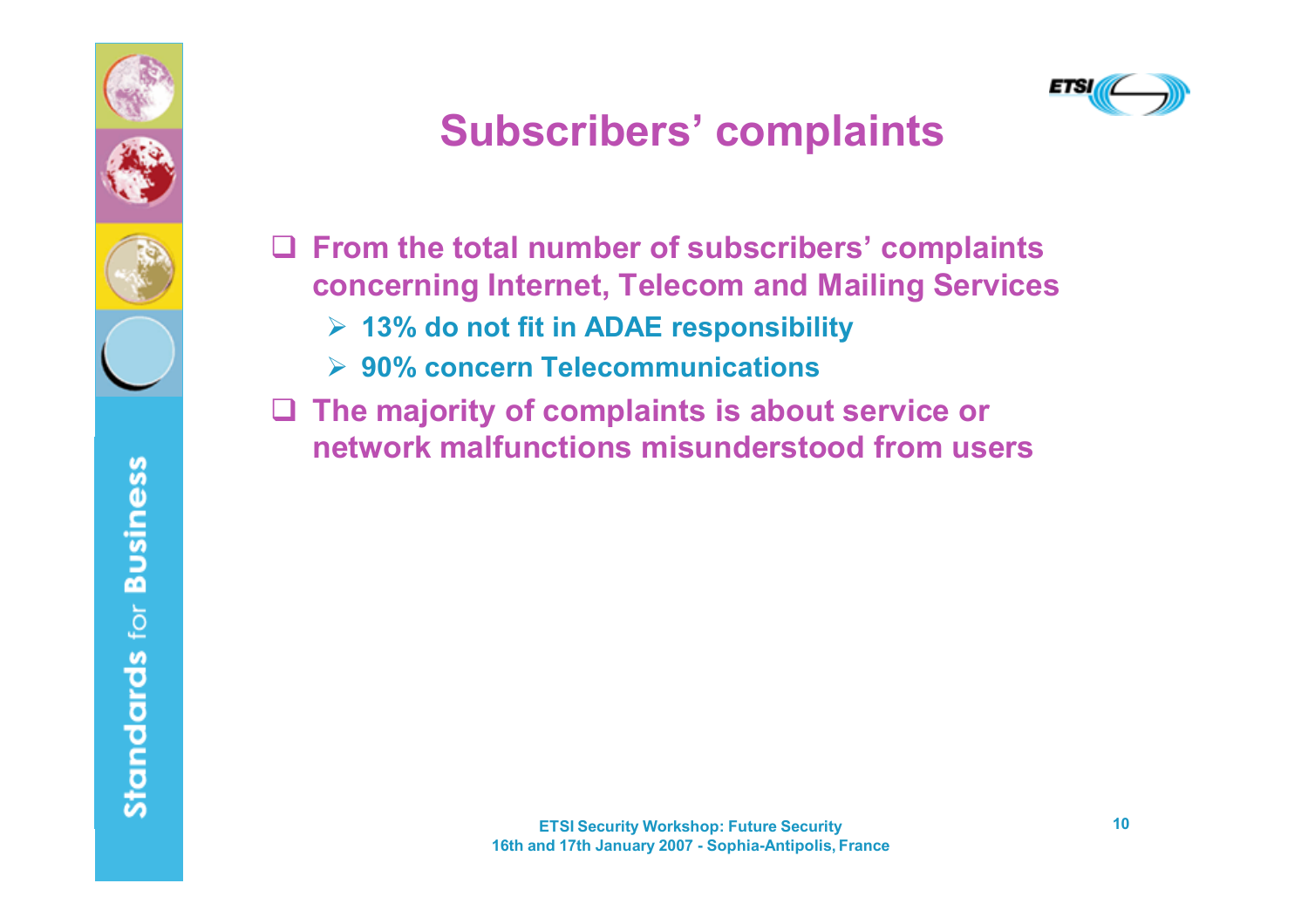

**11**

#### **E-112 Emergency Calls Handling**

- **A new Regulation has been recently published by ADAE regarding the processing of caller location information in electronic communication networks for the purpose of location-enhanced emergency call services (112 Call).**
- **Applied only to Fixed and Mobile Telephony Providers**
- **"Pull solution" (cell id, base station coordinates, azimuthal angle of main antenna lobe) in use from 19/12/2006.** 
	- **General Secretariat of Civil Protection receives an emergency call**
	- **They request caller location information from telecom providers (telephone, email, fax)**
	- **Telecom providers are obliged to supply the information as soon as possible**
- **Network Identifier Transmission is necessary to take into account for the special cases of calling 112 without SIM and Radio Coverage**
- **Obligations for Calling Line Identification (CLI) have been stated.**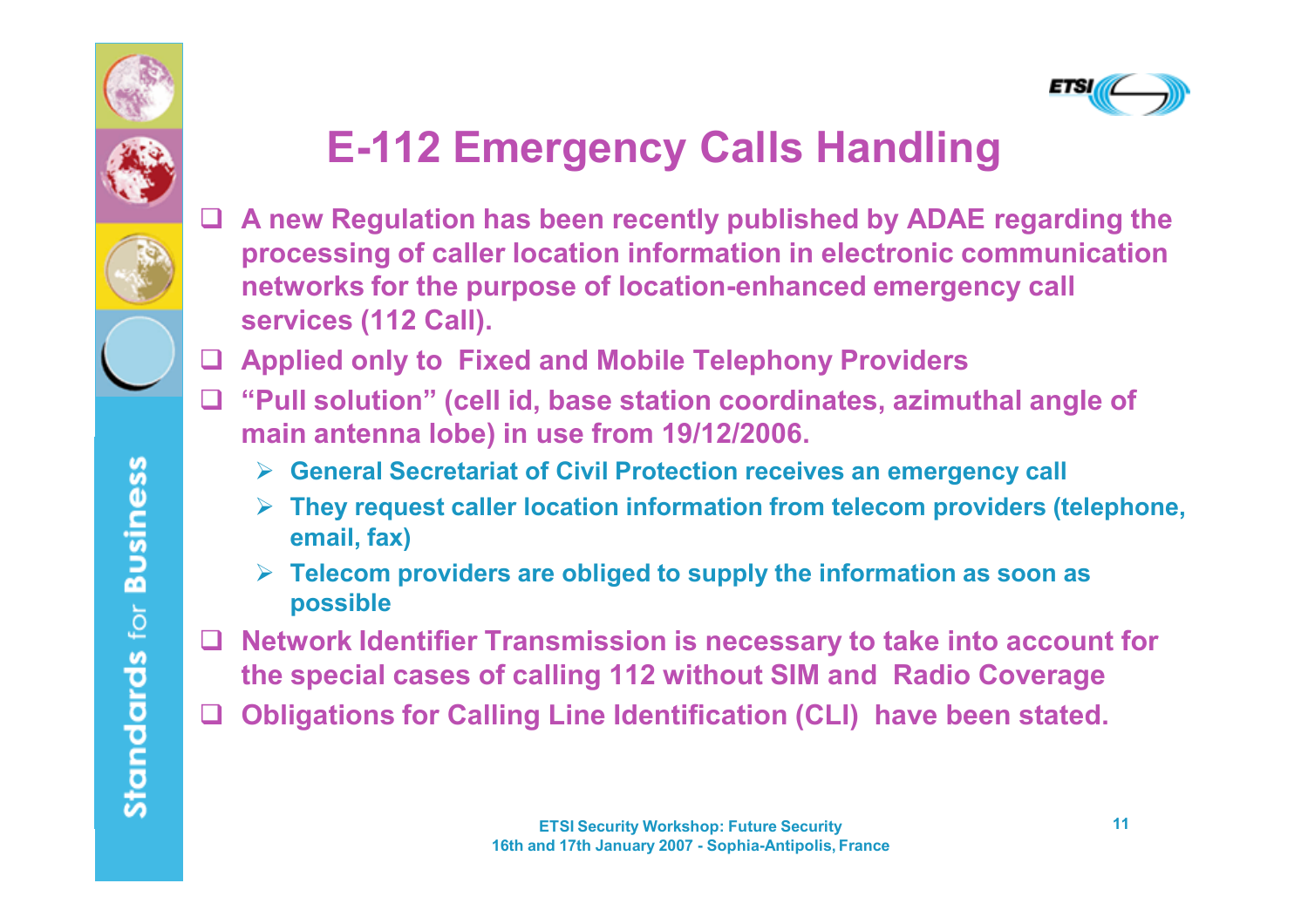



# **E112 Emergency Calls Handling**

- **Access Policy, Acceptable Use Policy, Processed Data Management (deletion, storage, etc)**
- **Regular audits to the Civil Protection and Telecom Providers**
- **Annual Statistics of the Telecom Providers Response Time to the "Pull" Solution**
- **"Push Solution" (accurate coordinates, automatic transfer of to the Civil Protection's Call Center)**
	- **Location Based Services are not provided by the Greek Telecom Providers**
	- **3G Radio coverage has not yet been developed in rural areas**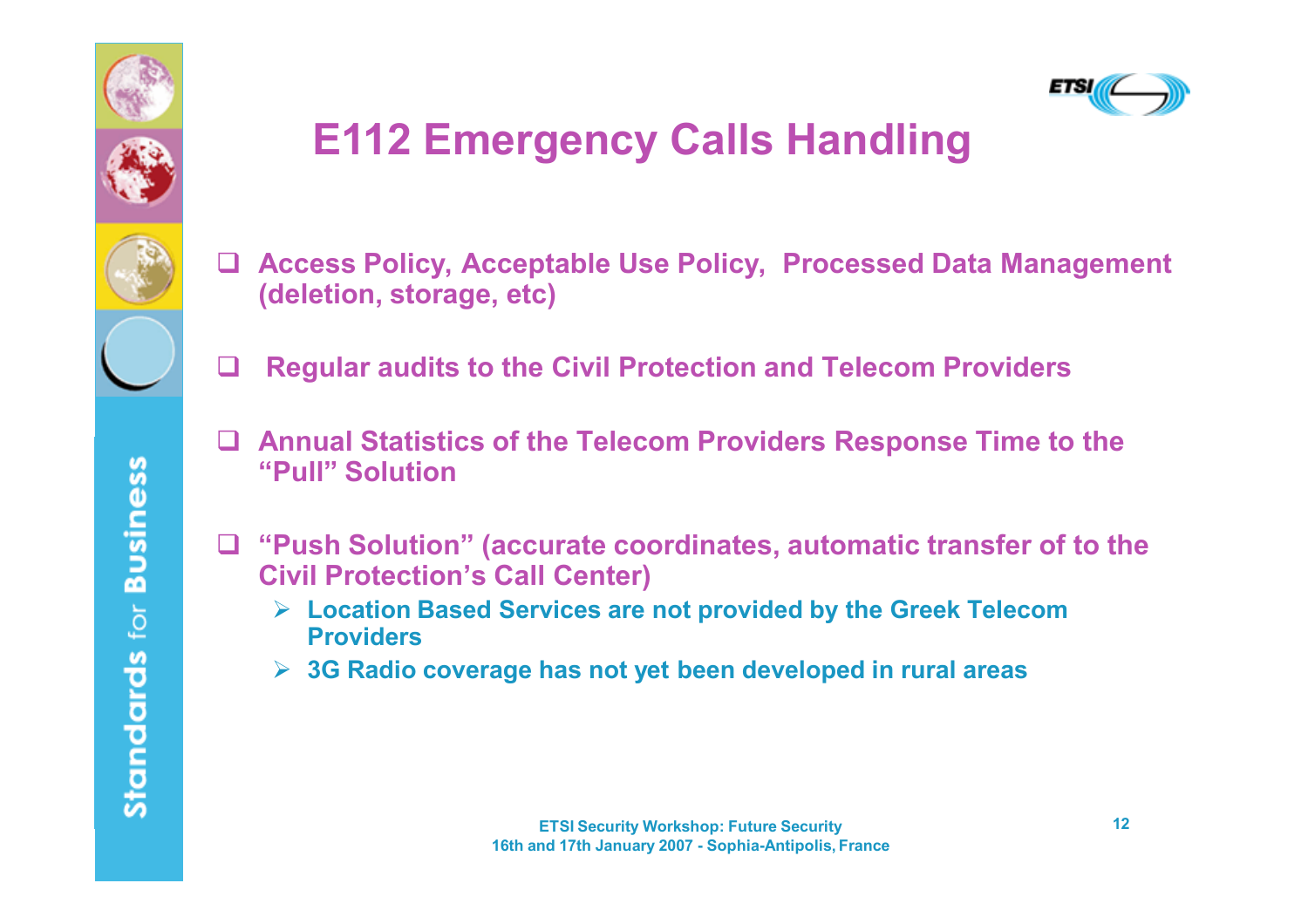



# **Malicious Calls**

- **ADAE has published act regarding the elimination of the presentation of calling line identification,on a temporary basis, upon application of a subscriber requesting the tracing of malicious or nuisance calls**.
	- **The subscriber submits a relative application to the provider.**
	- **The provider is obliged to give the list of incoming calls for a future period of maximum 15 days.**
	- **No caller identity information is provided.**
	- **During the period of the CLI elimination all callers are notified appropriately with the use of a recorded message.**

**Providers are subject to ADAE audits**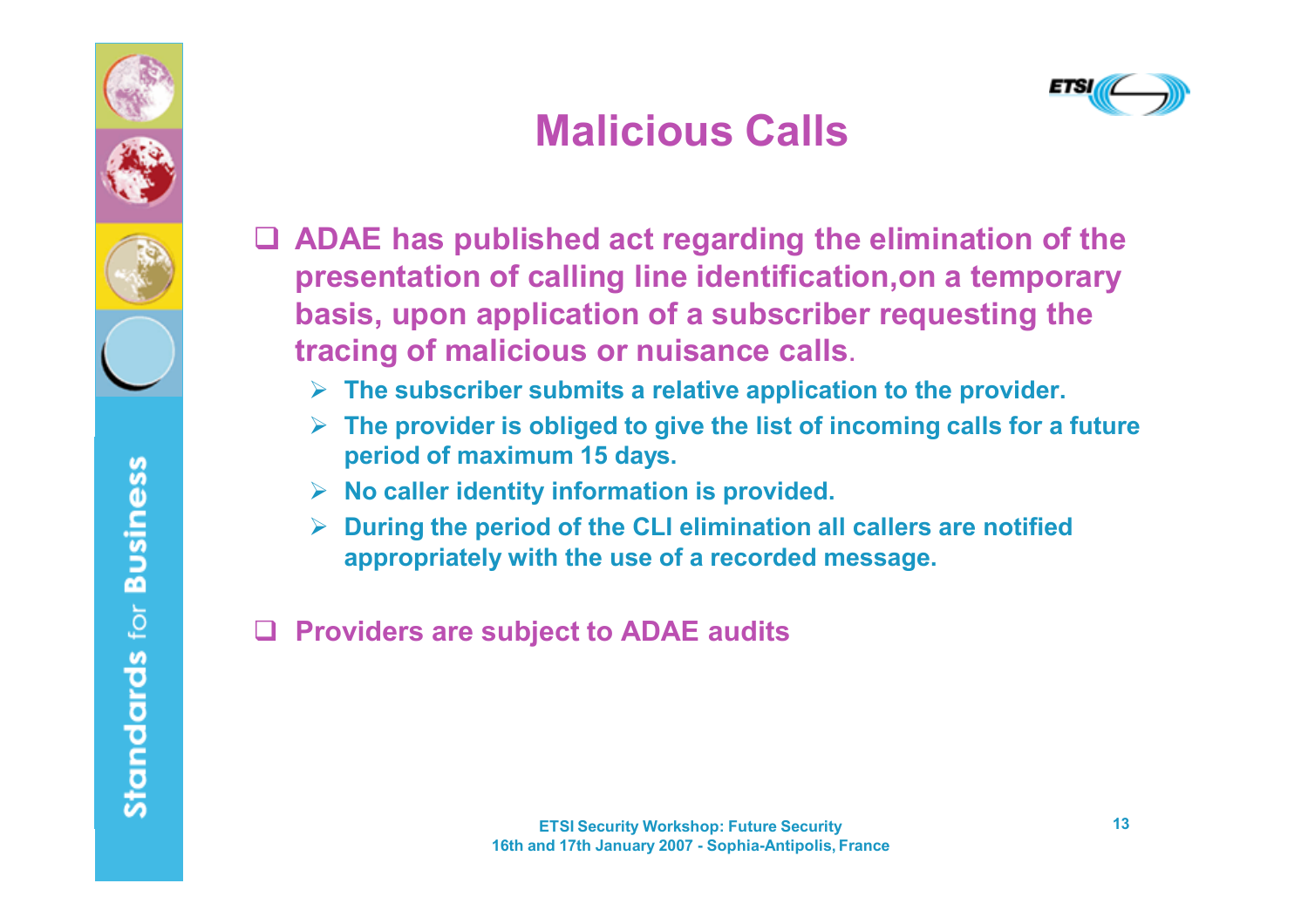

#### ETSI **Waiving of Privacy Protection Rights**

- **A Law Enforcement Agency (LEA) requests a warrant for the retrieval of retained data of a particular subscriber from the Judicial Authority. LEA requests the information retained about a specific target from the provider by supplying the appropriate warrant, manually signed by the Judicial Authority.**
- **Once the provider accepts and validates the request, the information is delivered to the LEA, which can use it for its investigative purposes and for submission as evidence in court.**
- **LEAs and the Providers are directly audited by ADAE for the above procedure.**



**ETSI Security Workshop: Future Security 16th and 17th January 2007 - Sophia-Antipolis, France**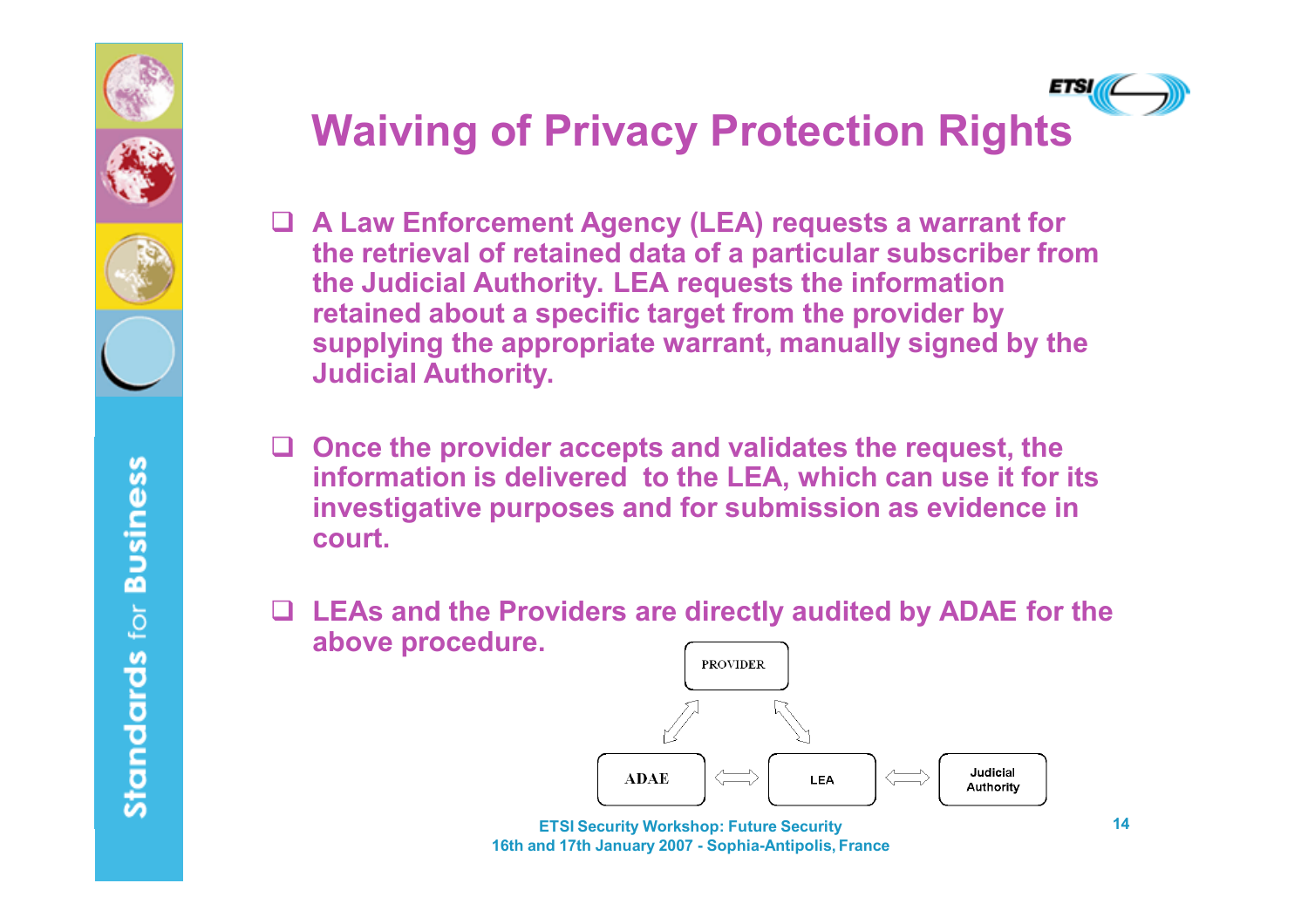



# **Data Retention**

- **At present, ADAE, Ministry of Justice, LEAs and the involved providers are discussing open issues concerning the Data Retention directive implementation**
	- **data retention for unsuccessful calls**
	- **double records**
	- **security architectures**
	- **costs**
- **ADAE will possibly contribute in technical terms on publishing a new regulation regarding Data Retention Directive**
	- **access issues**
	- **retention time**
	- **storage of data**
	- **deletion of data**
- **LEAs and the Providers will be directly audited by ADAE for the above procedure.**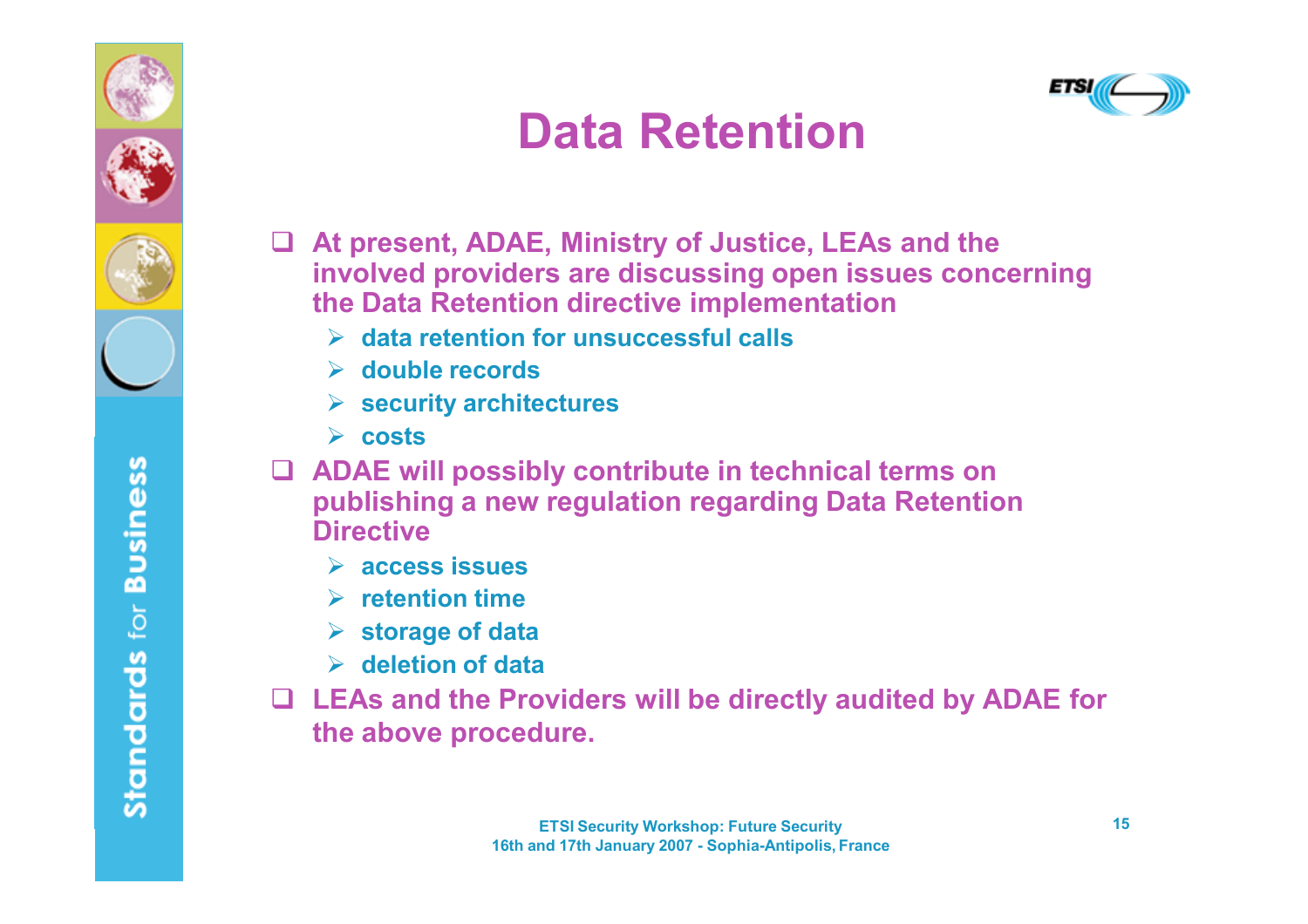



# **Lawful Interception Current Status**

- **ADAE has the role of coordinator between LEAs and Providers**
	- **After several meetings both sides agreed to apply ETSI standards in LI field.**
- **Most Telecom and Internet providers have already installed the necessary modules.**
- **Operation tests have not been performed yet.**
- **Open Issues**
	- **Lawful Interception Identifier (LIID) has not been identified yet.**
	- **The Type of Interconnection (leased lines, through public switched telecommunication network, etc) between the Providers and the LEAs and the security measures for HI2 and HI3 interfaces have not been fully agreed yet.**
	- **Security requirements at the interface ports HI2 and HI3 should be discussed and issues like Authentication, Confidentiality and Integrity addressed**